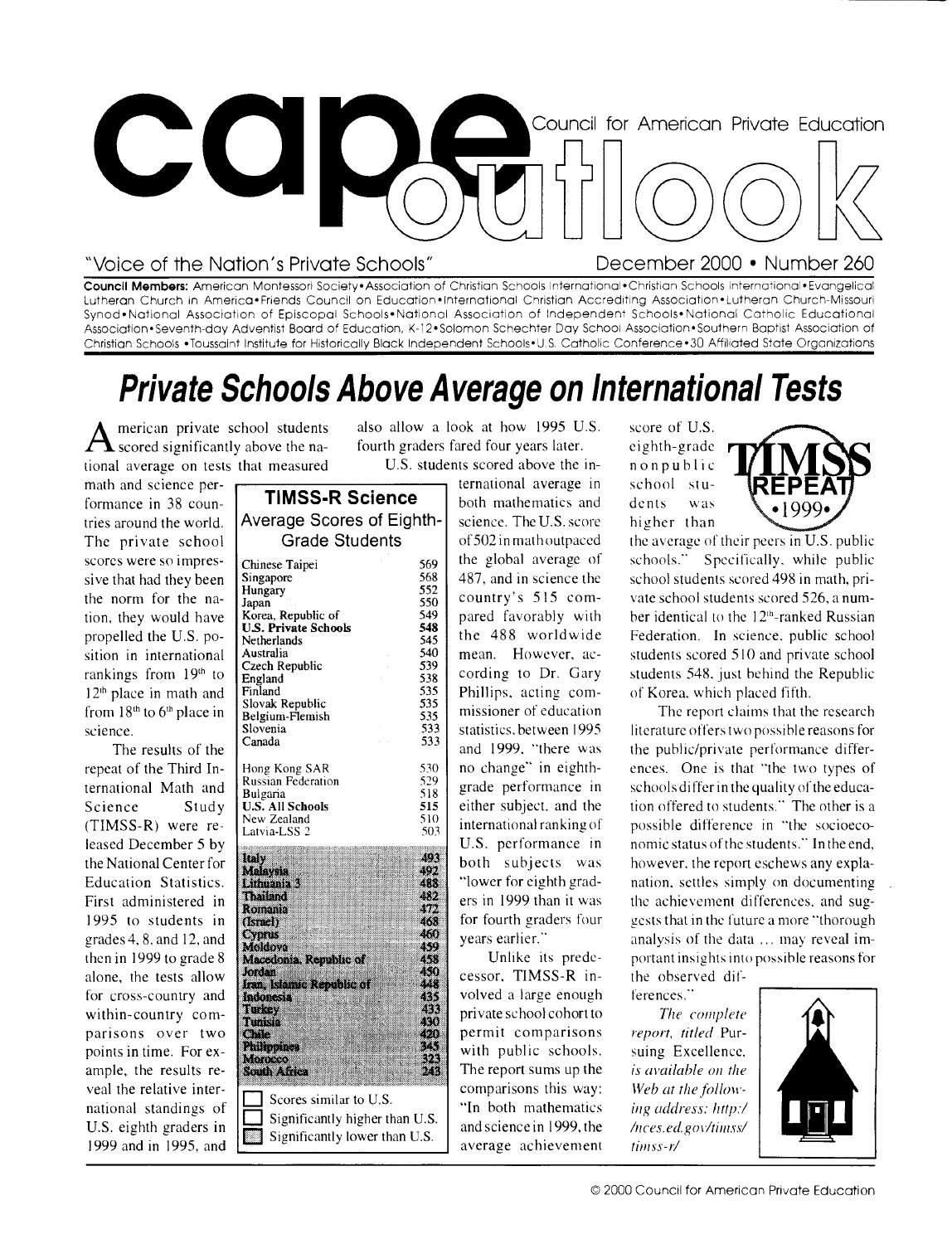### **New Book Envisions "Structured" School Choice**  Seeks to reconcile diverse values and need for national identity

The tony community of Bedford, NY, seems an unlikely place for an allout clash over Satanism. Yet, in 1995 two religious Catholic women claimed that the Bedford Central School District promoted pagan and satanic practices by hosting a fourth-grade club focusing on the fantasy card game *Magic.* Their challenge quickly expanded and eventually evolved into a lawsuit charging the district with undermining the religious beliefs of students. The

complaint's final catalogue of alleged First Amendment offenses by Bedford public schools included fostering occultism and New Age spirituality, instructing students to fashion images of a Hindu god, sponsoring earth-worship rituals, and encouraging superstitious practices (specifically, telling students to alleviate anxiety by placing "worry dolls" under their pillows).

Predictably, the case galvanized activists on both sides of this prickly constitutional issue. Some sided with the plaintiffs, claiming the school district was undermining their values and beliefs and trampling their right to direct the upbringing of their children, while others accused the plaintiffs of trying to censor the curriculum, restrict free speech, and impose their narrow views on others. In due time, a district court ruled for the parents in some matters and for the Bedford public schools in others. The case is currently under appeal and may be headed for the U.S. Supreme Court.

ing number of conflicts that arise in a society where consensus on values seems to be unraveling. For Salomone. a professor of law at St. John's University. Bedford "could be Anytown. USA." where well-meaning, intelligent people have conflicting views about the proper content and purpose of public education. In recent decades in school districts across the country, writes Solomone, disagreements have erupted over such inflammatory matters as moral

absolutes. AIDS awareness, sex education. school prayer. the distribution of condoms, and the appropriateness of homosexual activity. Such conflicts. contends Solomone, could he abated, and religious liberty rights could be protected, if parents were provided more opportunities to select schools that reflect their deeply held beliefs and values. "Perhaps the most striking lesson to be learned

from Bedford." she writes, "is that the real devil in such struggles may be the common school itself, an outdated, onesize-fits-all approach to compulsory education...."

#### **Myth of the Common School**

**The Answer: School Choice** system of educational governance cen-<br>tered in the family. grand experiment for Solomone systematically explores what Charles Glenn calls the "myth of the common school" — the notion that public education is value neutral and its curriculum in accord with the beliefs of most Americans. She argues that government-operated schools are not the only way for society to ensure an educated citizenry, and makes the case for a

The Bedford story plays a promi-<br>role in Rosemay Salomone's  $Vi-$  is this: How can education in a free and nium." nent role in Rosemay Salomone's Vi- is this: How can education in a free and inium." sions of Schooling, a fair, thorough, and pluralistic society "promote a national Visions of scholarly work that suggests school identity while at the same time preserv- Schooling *is* availchoice is the way to deal with the grow- ing community and individual interests?" able at Amazon.com

In other words, how can it make of the many. one, while at the same time maintaining the rights of the many to freedom of belief? Her answer is "structured family choice." She argues quite persuasively that providing parents more choice in education "may offer the most effective means for balancing the individual, community, and societal interests inherent in the values debate."

#### **Some State Oversight**

Professor Solomone by no means proposes a complete break between schooling and the state. Her choice plan includes public schools, charter schools. and tuition subsidies for low-income parents to choose religious schools. Private schools that elect to participate in the government-suhsidized system would he subject to certain conditions. including "performance standards and a mechanism for assuring that students are afforded the skills, character traits, and knowledge that foster democratic citizenship." Under the latter condition. if a school were ever established that espoused extreme religious, political, or social views in conflict with America's core civic values, it would not be eli gible for support by the state.

### **Via Media**

choice "a relatively modest [proposal] that attempts to balance competing demands for family choice and democratic citizenship." She further describes it as *a via* media, a middle way that "respects both the *phiribits* and the unum in our civic culture." To he sure, her proposal is a hold plan and not without risk. But Solomone calls structured school

as she puts it in the hook's concluding sentence. "This



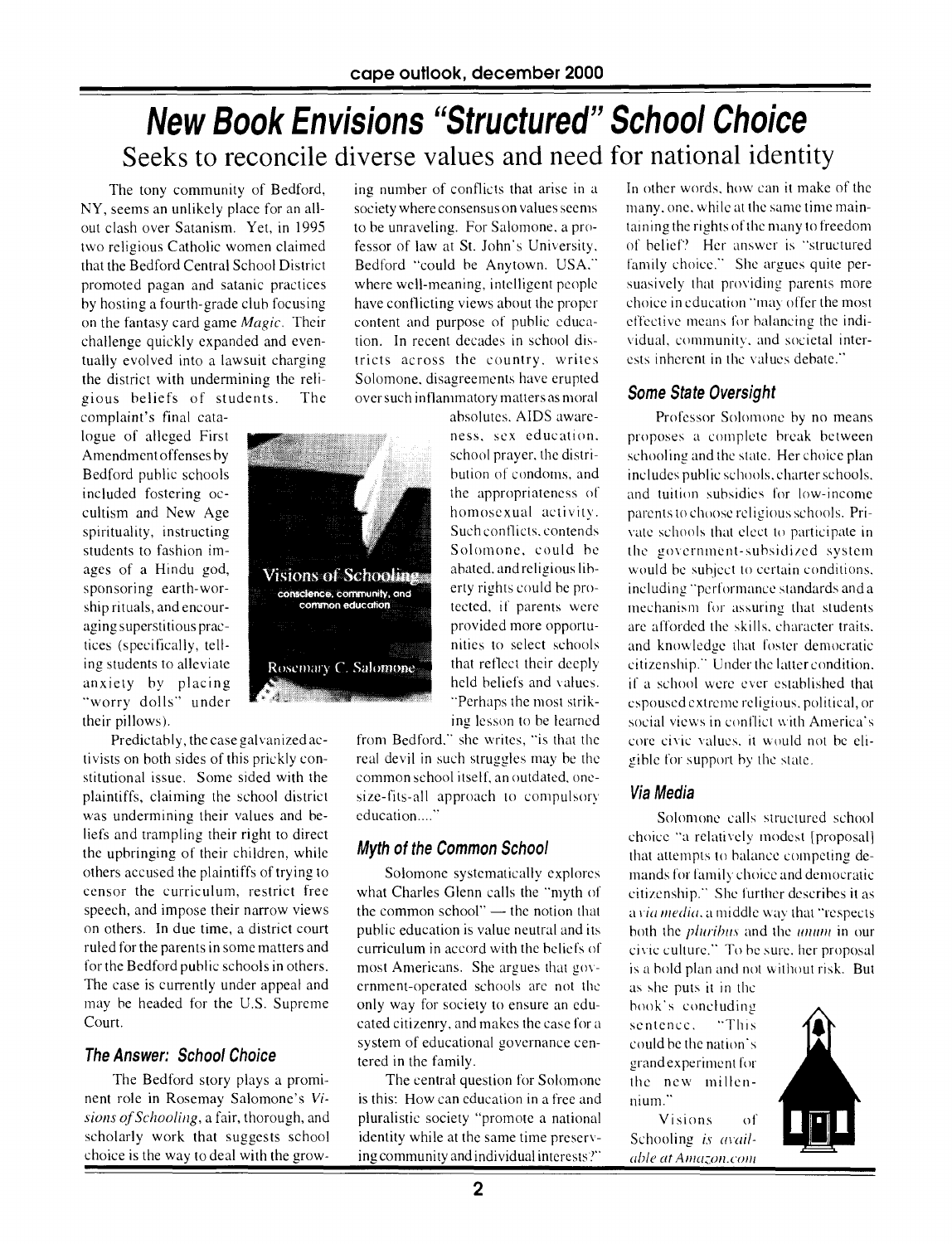# **Reports Tout Choice and Universal Education Credits**

Stripped to its essentials, the reasoning in two new reports from the Cato Institute is easy to follow: Parent involvement in education is good; school choice promotes parent involvement; universal education tax credits expand school choice; therefore, universal education tax credits are good.

*More Than Grades,* the first of the two, claims that research conducted over the past 20 years shows "a clear link between parental involvement in a child's studies and student achievement." Yet, for the most part, schools have ignored the research, treating parents as "little more than monitors for class trips, coordinators of cookie sales, and boosters of athletic events." A notable exception to the practice of ignoring parents may be found in school choice programs — including charter schools, publicly funded vouchers, and privately funded tuition grants.

Phillip Vassallo, the report's author, provides considerable evidence that choice boosts parent involvement. For example, compared with other parents in Milwaukee, parents participating in the city's voucher program are significantly more likely to work with their children on homework, to participate in school activities, to receive information from the school about their children's performance and behavior, and to initiate contact with the school. If keeping track of a child's work and lending a helping hand are important ways for parents to help children grow, then those who choose their children's schools seem to have an edge. "Parents in choice programs become empowered in their

#### **1999 Donations to Representative Tuition Programs in Arizona**

| Adventist Scholarships, Inc.          | \$163,563   |
|---------------------------------------|-------------|
| Catholic Tuition Org. (Phoenix)       | \$4,672,380 |
| Christian School Tuition Org.         | \$2,816,791 |
| <b>Episcopal Schools Foundation</b>   | \$320,081   |
| <b>Independent Schools Foundation</b> | \$329,710   |
| Jewish Day School Fund                | \$371,332   |
| Lutheran Education Foundation         | \$355,733   |
| Montessori School Tuition Org.        | \$43,400    |

critical role of supporting their children's education," writes Vassallo.

His survey of studies of the country's major school choice programs identifies other advantages for participating parents and children. A striking one is that parents in choice programs believe their schools are more likely to reflect the three essential qualities they look for in schools: safety, discipline, and instructional quality.

The report concludes by calling parental involvement "the key to educational excellence." Choice works, says the report, because "when parents have a choice, they take more responsibility for their decisions and have a greater stake in the success of their children's school." Because parents are "squarely at the forefront of education reform." state lawmakers should "return control of education to parents through mechanisms like tax cuts and universal tuition tax credits." Such measures would "transform American schooling by increasing parental involvement and providing for children the education they deserve."

And that provides a smooth transition to the second Cato report, *Reclaiming OurSchools.* Darcy Ann Olsen from Cato and Matthew Brouillette from the Mackinac Center for Public Policy offer a bold plan for expanding parental control of schools through universal education tax credits. Under their proposal, a parent, individual, or corporation would

receive a "dollar-for-dollar reduction in tax liability for money spent on tuition." A per-child credit would be available for up to one-half the state's average per-pupil expenditure, and the total amount of the credit would not exceed the taxpayer's or company's tax liability. The authors claim that low-income parents with little or no tax liability would benefit from corporate or individual contributions to a tuition pool.



"Given the choice of paying taxes for general services or directing some of those taxes to scholarships, many people will prefer to assist students." They cite the success of the Arizona scholarship tax credit prograns, which in 1999 raised nearly \$14 million from about 32,000 individual donors. Arizona allows tax

credits of up to \$500 for contributions to tuition scholarship programs (see chart), which then distribute the funds to individual students. Taxpayers are even allowed to earmark the money for particular children. as long as the children are not their own.

Olsen and Brouillette believe that universal education credits are less likely than vouchers to trigger additional government control of private schools. "Because parents pay tuition with their own money rather than public funds, legislators should have no more incentive to regulate independent schools than they do currently." And they say the benefits of tax credits don't end there. Empowering parents. reducing the costs of private education, spurring school improvement, and raising scholarship money for needy children are among the proposal's pluses.

*Reclaiming Our Schools* concludes that because American education limits parental choice in education, it ultimately fails "to provide children with the education they deserve." One sentence in the final paragraph is particularly poignant: "It is time to drag America's  $19<sup>th</sup>$ century education system...into the 21" century, where decentralization, parental responsibility, and flexibility can create unprecedented opportunities for learning." Whether America is ready to achieve that end through universal education credits is yet to be seen.

*The two policy papers are available on the Web at www.cato.org.*